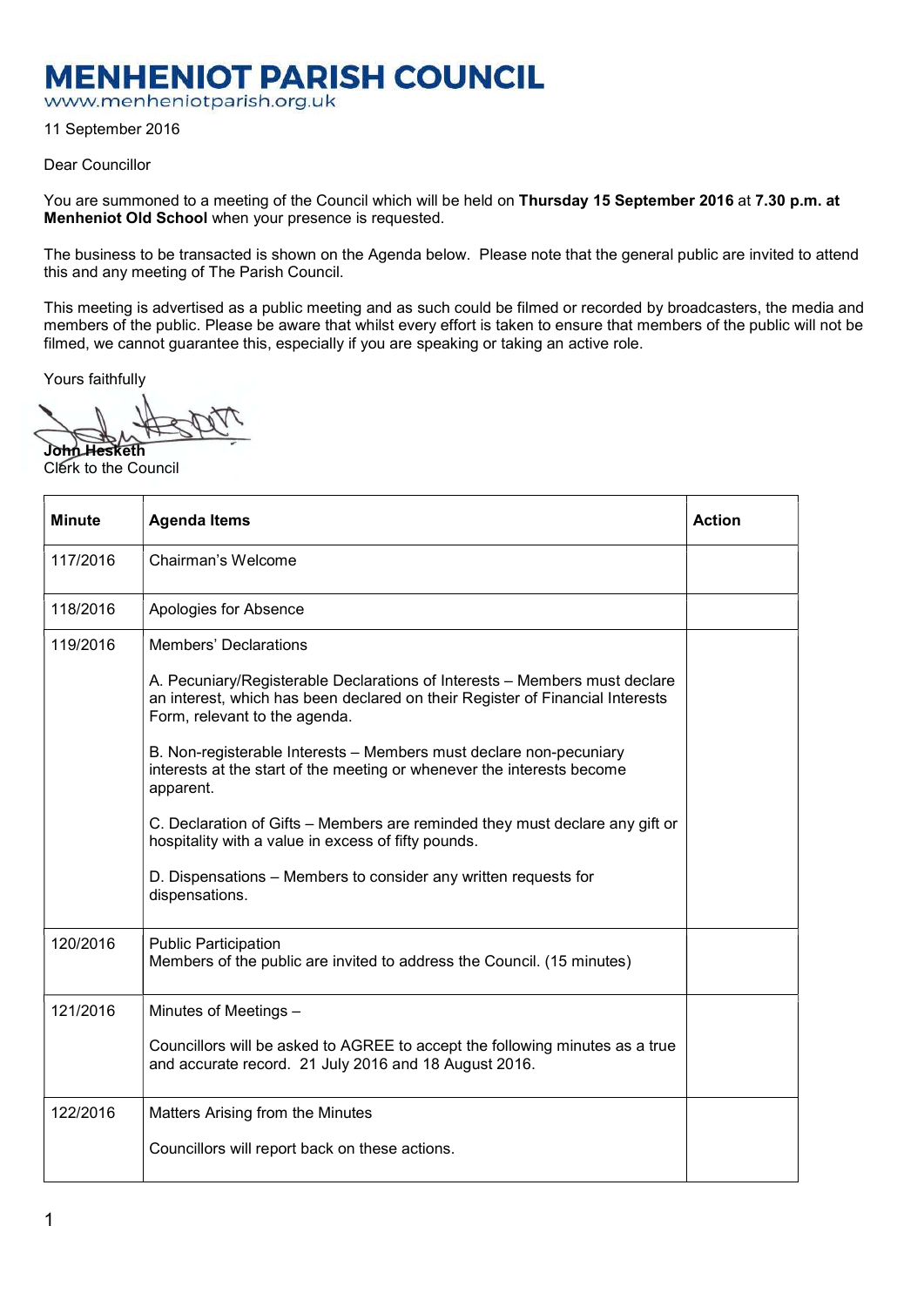|          | A<br>decision. (Clerk)                          |                                                                                                                             | Planning application PA16/06685 (Item 101/2016 B Land at Trevenn<br>Doublebois) which may have been wrongly allocated to Menheniot for                                                               |           |              |  |
|----------|-------------------------------------------------|-----------------------------------------------------------------------------------------------------------------------------|------------------------------------------------------------------------------------------------------------------------------------------------------------------------------------------------------|-----------|--------------|--|
|          | B                                               |                                                                                                                             | Cornwall Local Plan consultation. Item 101/2016 F (Clerk)                                                                                                                                            |           |              |  |
|          | С                                               |                                                                                                                             | Public disturbance near village centre (105/2016) (AC)                                                                                                                                               |           |              |  |
| 123/2016 | <b>Planning Matters</b>                         |                                                                                                                             |                                                                                                                                                                                                      |           |              |  |
|          | A<br>PA16/07296 15.08.16                        | Applicant Mr And Mrs M E Martin<br>Location Treweatha Cottages Merrymeet<br>Proposal Construction of agricultural dwelling. | Members will be asked to consider the following applications:                                                                                                                                        |           |              |  |
|          | PA16/07966 05.09.16                             | Applicant Mr & Mrs Gillbard<br>Location Great Trethew Cottages, Horningtops<br>package treatment plant.                     | Proposal Conversion of a redundant agricultural building to provide two<br>holiday letting units and a single residential dwelling and the installation of a                                         |           |              |  |
|          | PA16/08074 06.09.16<br><b>Location Roseland</b> | Applicant Mr Stephen Crowder<br>Proposal Erection of wooden summer house                                                    |                                                                                                                                                                                                      |           |              |  |
|          | PA16/07032<br><b>Location Horningtops</b>       | Applicant Mr & Mrs Smith<br>Proposal Garage/workshop and games room.                                                        |                                                                                                                                                                                                      |           |              |  |
|          | B                                               | meeting. Information only. None received.                                                                                   | Any applications received by Cornwall Council by the time of the                                                                                                                                     |           |              |  |
|          | С<br>only: None.                                |                                                                                                                             | Planning applications approved by Cornwall Council - Information                                                                                                                                     |           |              |  |
|          | D                                               | the applicant. Information only: None.                                                                                      | Planning applications refused by Cornwall Council or withdrawn by                                                                                                                                    |           |              |  |
|          | Е                                               | Planning Appeals: None.                                                                                                     |                                                                                                                                                                                                      |           |              |  |
|          | F                                               | by James Jenkison of Foresight Group.                                                                                       | Modifying a condition of planning permission<br>Councillors will be asked to discuss the modification of Condition 11 of<br>planning application PA12/11024 Trehawke Barton. Includes a presentation |           |              |  |
| 124/2016 | <b>Financial Matters</b>                        |                                                                                                                             |                                                                                                                                                                                                      |           |              |  |
|          | A                                               |                                                                                                                             | Accounts for Payment - Schedule 2016/17 - Period 5- Members are<br>to consider the payment schedule and agree payment.                                                                               |           |              |  |
|          | <b>Payments Schedule</b>                        |                                                                                                                             | September 2016                                                                                                                                                                                       | Period    | 5            |  |
|          | <b>Date</b>                                     | Payee                                                                                                                       | <b>Description</b>                                                                                                                                                                                   | <b>CQ</b> | £            |  |
|          | 15/09/2016                                      | Streetmaster                                                                                                                | Memorial bench                                                                                                                                                                                       | 1633      | £ 1,036.80   |  |
|          | 15/09/2016                                      | Rob Craig                                                                                                                   | Maintenance                                                                                                                                                                                          | 1634      | £<br>230.00  |  |
|          | 15/09/2016                                      | <b>Fenland Leisure</b>                                                                                                      | Playground maintenance                                                                                                                                                                               | 1635      | £<br>98.00   |  |
|          | 30/09/2016                                      | Staff costs                                                                                                                 | Salariy                                                                                                                                                                                              | 1636      |              |  |
|          |                                                 |                                                                                                                             |                                                                                                                                                                                                      |           |              |  |
|          | All cheque payments today                       |                                                                                                                             |                                                                                                                                                                                                      |           | £ $1,364.80$ |  |
|          |                                                 |                                                                                                                             |                                                                                                                                                                                                      |           |              |  |